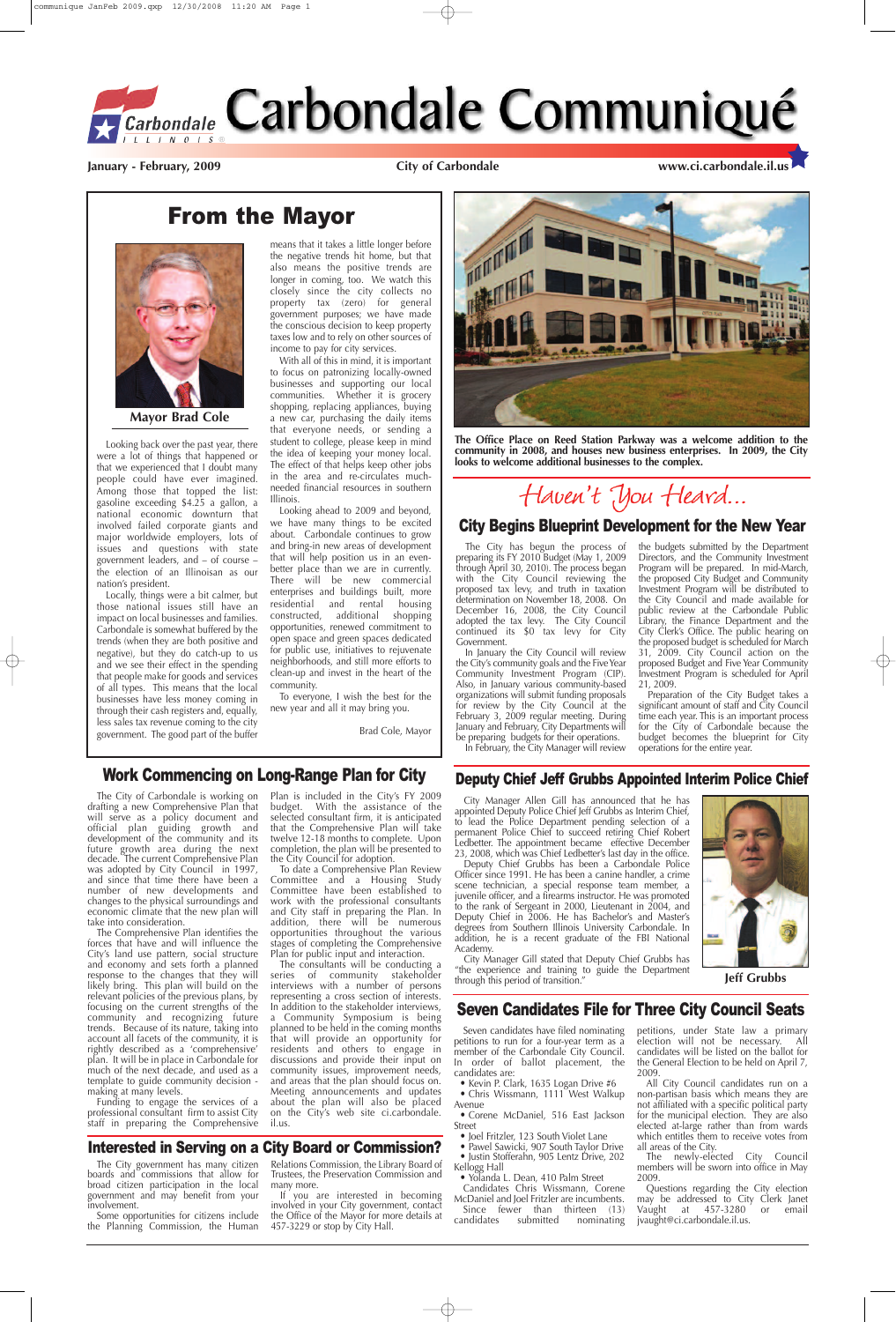#### **2** Carbondale Communiqué

### Annual Neighborhood Alliance Meeting

neighborhoods are getting put on the map. Map Your Neighborhood will be one of the topics at the 5th Annual Neighborhood Alliance Meeting, to be held on Saturday morning, January 17, 2009, at Our Savior Lutheran Church located at 700 S. University Avenue in Carbondale. During the meeting there will also<br>be reports from the be reports from the Comprehensive Plan Citizens Committee and the Housing Study Committee. The meeting is scheduled from 10:00 a.m. - 12:00 p.m. Doors open at 9:30 a.m. A chili lunch will follow the meeting.

One by one, Carbondale among neighbors. Neighborhoods that are prepared for emergencies and disaster situations save lives, reduce the severity of injuries and trauma, and reduce property damage. In addition, working together as a team and contributing as an individual develops stronger communities and improves the quality of life in the community. In the Map Your Neighborhood

The Housing and Neighbor hood Action Group of Carbondale Conversations for Community Action is implementing the Map Your Neighborhood program, which is being used around the country and which the group has introduced to Southern Illinois. At the Neighborhood Alliance Meeting, organizers will describe how they are mapping their neighborhoods and offer advice to new people interested in starting<br>the program in their the program in their neighborhood. All Carbondale residents are encouraged to attend.

The Carbondale Human Relations Commission initiated Carbondale Conversations for Community Action, a Study Circles program, in 2003 and selected the topic of Building Strong Neighborhoods. Since then, the Housing and Neighborhood Action Group has been working towards that goal.<br>For more information information,

The Map Your Neighborhood program is designed to build and strengthen disaster preparedness program, 10 to 20 neighbors gather to

**•** learn the 9 steps to take immediately following a disaster,

**•** develop a neighborhood skills and equipment inventory, • map the neighborhood and identify areas of concern such as

gas meters, and **•** verify which neighbors need extra help in a disaster such as the elderly, those with a disability, or children who may be home alone.

> For viewers who have one or more televisions that receive free over-the-air programming (with a roof-top antenna or 'rabbit ears' on the TV), the type of TV you own is very important. A digital television (a TV with an internal digital tuner) will allow you to continue to watch free over-the-air programming after February 17, 2009. However, if you have an analog television, you will need a digital-to-analog converter box to continue to watch broadcast enable you to see any additional multicast

Manufacturers estimate that digital-to-analog converter boxes will sell from \$40 to \$70 each. This is a one-time cost. For more information on the Digital-to-Analog Converter Box Coupon Program, visit the NTIA's Web site at www.dtv2009.gov, or call 1-888-388-2009 (voice) or 1-877-530-2634  $(TTY)$ 

email studycircles@ci.carbondale. il.us or call 549-5302 ext 386.

Conversion to All-Digital Television to Occur February 17, 2009

After February 17, 2009, full-power television stations will broadcast in digital only. The switch from analog to digital broadcast television is referred to as the digital TV (DTV) transition. Broadcast stations in all U.S. markets are currently broadcasting in both analog and digital.

Digital broadcasting allows stations to offer improved picture and sound quality, and digital is much more efficient than analog. For example, rather than being limited to providing one analog program, a broadcaster is able to offer a super sharp 'high definition' (HD) digital program or multiple 'standard definition' (SD) digital programs simultaneously through a process called 'multicasting.' Multicasting allows broadcast stations to offer several channels of digital programming at the same time, using the same amount of spectrum required for one analog program. Further, DTV can provide interactive video and data services that are not possible with analog technology.

programming that your local stations are offering.

To help consumers with the DTV transition, the Government established the Digital-to-Analog Converter Box Coupon Program. Every U.S. household is eligible to receive up to two coupons, worth \$40 each, toward the purchase of eligible digital-to-analog converter boxes. The coupons may only be used for eligible converter boxes sold at participating consumer electronics retailers, and the coupons must be used at the time of purchase. (Please note that these coupons will expire 90 days after mailing).

Calls for service will be accepted 24 hours a day by leaving a message at the above number. Please be sure to leave your name, address and telephone

television on that set. This converter box will also what programs are available in DTV, and much There are many sources of information about the digital transition but one that is recommended is the government's Web site dtv.gov. It contains information on what DTV is, questions consumers should ask when purchasing new television sets, more. You can also call 1-888-CALL-FCC.

# Simply Everything

- 7500 Square Feet
- · Complete audio visual needs
- Rooms for 2 to 600
- Modern catering kitchen
- Portable bars
- Upright Baldwin piano
- Portable and fixed **Stage**

![](_page_1_Picture_45.jpeg)

![](_page_1_Picture_46.jpeg)

Cable and satellite TV subscribers with analog TVs hooked up to their cable or satellite service should not be affected by the February 17, 2009, cut-off date for full-power analog broadcasting, but should contact their provider to find out if anything is needed to be prepared for the February deadline.

The City's Landscape Waste Bag & Bundle program will continue as usual with scheduled pickup on Wednesday and Friday of each week. Those desiring collection of bagged leaves and grass, or bundles of brush may continue to place their landscape waste in clear bags or tied bundles and purchase and affix one sticker to each bag or bundle. Once you place the bags or bundles curbside, please call the number listed above and leave your address along with your request for 'Bag and Bundle' or 'Landscape Waste Collection' and you will be scheduled the following Wednesday or Friday.

# Seasonal Employment Opportunities Available

Early each spring, generally in March, the City begins the process of hiring its Temporary (Seasonal) Positions which usually include a Weed Control Inspector, four Public Works Seasonal Workers, four Cedar Lake Maintenance Workers, a Head Lifeguard and numerous Lifeguards. Job opening announcements for these and other temporary positions that may become available are posted at City Hall, are available on the City's Web site at ci.carbondale.il.us under Job Opportunities and on CityVision 16 (Mediacom Channel 16). In addition, ads are also run in the Southern Illinoisan newspaper and, for the Lifeguard positions, in the Daily Egyptian.

The City's Application for Employment forms are available at City Hall at the Receptionist's desk and in the Human Resources Office. The application form is also available on the City's Web site.

For more information about employment opportunities with the City of Carbondale contact the Human Resources Office at 457-3228.

#### La Ciudad Recibió Subvención para Expandir el Programa de Reciclaje

La Ciudad de Carbondale ha sido seleccionada por el Departamento de Comercio y Oportunidad Económica (DCEO) para recibir \$60,000 en fondos de subvención para ayudar a la Ciudad a expandir su programa de reciclaje domiciliario para incluir la recolección de papel mixto.

Estos fondos se van a utilizar para comprar canecas de reciclaje, para materiales educativos y promocionales y para ayudar con la compra de un nuevo camión de reciclaje necesario para la expansión del programa de<br>recolección de materiales recolección reciclables de la Ciudad. La subvención se aumentará con<br>fondos provinientes del provinientes presupuesto del Fondo de Desechables Sólidos, fondos que fueron aprobados en el presupuesto del año fiscal 2009 de la Ciudad. Con estos fondos de subvención y en cooperación con Southern Recycling Center de Carbondale, la Ciudad será capaz de expandir el programa actual de reciclaje domiciliario para incluir papel mixto.

productos de papel típicamente generados por hogares residenciales, incluyendo periódicos, revistas, folletos comerciales, correo de promoción, cajas de cartón, cajas de cereal, papel de envolver, papel de colores, guías telefónicas, etcétera.

El papel mixto incluye todos los Ambientales, al 457-3275.

La expansión del programa de reciclaje de la Ciudad para recolectar papel mixto depende de dos procesos principales: la recolección y la disposición. El papel de la Ciudad en esta expansión será el de la recolección y el papel del Southern Recyling Center será el de la disposición de los deshechos.. Para facilitar la recolección del papel mixto es necesario tener un contenedor<br>adicional aparte para la adicional aparte para la recolección domiciliaria que será usado únicamente para productos de papel.

Se espera que la recolección de productos de papel bajo este progama se inicie en enero. Para más información, contactar a Sean C. Henry, Administrador de Mantenimiento y Servicios

So we'll know what combination

of resources will make your event a success

![](_page_1_Picture_27.jpeg)

Carbondale's Special Seasonal Leaf Collection Program is offered during the months of November, December and January. Calls for the vacuum collection service will be accepted through January 31, 2009. The fee during this special program period is \$20.00 for each collection. (Note that the regular fee for vacuum leaf collection is \$30.00).

City of Carbondale Residents desiring to participate in the program should first rake their leaves to the curbside or street side (please be sure not to block streets, sidewalks, ditches or gutters), then call the Maintenance and Environmental Services Office at 457-3275 and request a 'Vacuum Leaf Collection'.

number and identify your request as 'Vacuum Leaf Collection'. If you would like to speak to a person directly, please call the Maintenance and Environmental Services Office between 8:00 a.m. and 4:00 p.m. Monday through Friday.

![](_page_1_Picture_12.jpeg)

**Retired employees of the City of Carbondale were recognized at the City of Carbondale luncheon held on December 19, 2008.**

# Seasonal Leaf Collection Program Offered Through Jan. 31, 2009

If you live or work in Carbondale... Consider the Eurma C. Hayes Child Care Center when you are looking for quality child care.

# NOW ENROLLING

# Eurma C. Hayes Child Care Center "An Educational & Nurturing Environment"

Head Start Collaboration Site • State Licensed/Municipally Owned Open Year Round - 7:30 a.m. to 5:30 p.m weekdays. Serving infants six weeks to children 12 years of age. For more information or to enroll a child call 457-3302 or visit 441 East Willow Street, Carbondale, Illinois.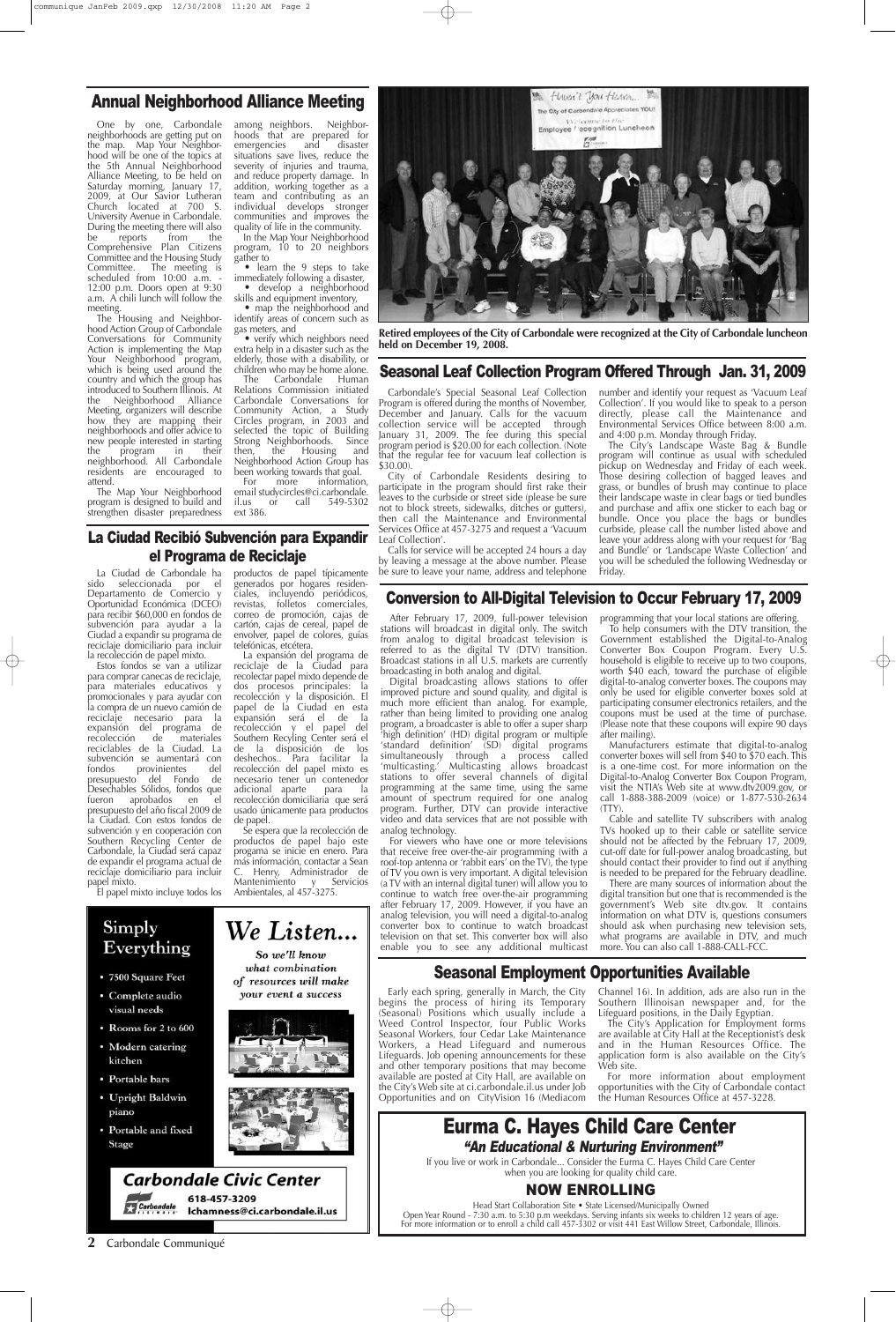#### Mandatory Rental Inspection Fees Effective January 1, 2009

The preservation and stabilization of residential neighborhoods, along with ensuring that the housing stock in the community is maintained in a safe, sound and sanitary condition is a priority of the City of Carbondale. The Mandatory Rental Housing Inspection Program has been effective in gradually improving the housing stock of the community, particularly in older neighborhoods where single family houses have been converted for multiple occupancy use.

Through the Mandatory Rental Housing Inspection Program, detailed inspections are conducted on the exterior and interior of rental properties. The scheduled inspections are initiated through the City's Building & Neighborhood Services Division. Violations that are noted are required to be corrected before a certificate of occupancy can be issued.

In November, 2007 the City Council approved an annual registration of all rental units in Carbondale. The revised requirements on registration took effect on January 1, 2009. An annual fee of \$35.00 per residential rental dwelling unit is required to be paid at the time of registration by the property owner. Invoices have been mailed to property owners

and managers, with full payment due by January 30, 2009. For further information about the Mandatory Rental Housing Inspection Program, contact the Building and Neighborhood Services Division at 457-3237.

• All dogs four (4) months old and older must be licensed and registered with the Animal Control Office. The annual fee is \$5.00 for dogs that have been neutered and \$25.00 for dogs that have not been neutered. Licenses may be obtained from the Carbondale Police Department located at 610 East College Street. The license application form is also available on the City Web site at ci.carbondale.il.us. The completed form with the required fee can be mailed to the Carbondale Police Department at the above address. The registration tag must be on the dog's collar and on the dog at all times. License renewal fees are due by January 30th each year. License fees do not apply to 'seeing eye' dogs (which have been trained to assist the visually impaired) and companion dogs which are trained to assist disabled citizens. These tags are issued at no charge.

Carbondale Communiqué **3**

#### Carbondale Animal Control and Licensing Information

If you own a pet or are planning to own one, we encourage you to familiarize yourself with the responsibilities that pet owners must consider toward their neighbors and the community. In Carbondale rules and regulations have been established to promote the public health, safety, and general welfare of the citizens of the City and to ensure the humane treatment of animals by regulating the care and control of animals within the City.

• All dogs must be restrained by a leash or other physical restraint when the dog is off of the owner's premises. Verbal command is not recognized as a form of restraint. Dogs are not allowed to run on school property or recreation areas, such as parks, unless controlled by a physical restraint. Dogs are prohibited from cemetery grounds. The Animal Control Officer will apprehend any dog found running at large or being a nuisance and shall

**•** All dogs and cats must be vaccinated against rabies. Vaccination tags must be displayed on the dog's collar and on the dog at all times. If tags are lost, replacement rabies tags are available as long as the vaccination is valid from Jackson County Animal Control by contacting 687-7235.

Energy improvements recommended under the program include:

- **•** Seer 14 central air conditioner
- **•** Energy Star rated room air conditioner
- **•** Energy efficient furnace
- **•** Thermal envelope improvements
- Installation of fluorescent bulbs

impound the dog or issue a notice of violation if the owner is available. Cats must be neutered before they may be allowed to run at large.

**•** Any animal that has bitten or attacked a person shall be quarantined for rabies observation. Arrangements for the 10-day confinement period can be made at local Veterinarian's offices. The cost of the boarding shall be the dog owner's responsibility, as well as the medical expenses of the victim's immediate treatment.

In addition, at its regular meeting on August 5, 2008, the City Council passed an ordinance to further ensure residents safety in the event a dog is determined to be dangerous or vicious. The new ordinance requires an owner of such dog to provide proof of insurance covering the actions of the dog and any and all liability created by the dog, in the amount of not less than \$500,000 per occurrence. Dogs that have been declared dangerous or vicious will also be provided with microchip identification at the owner's expense. The Chief of Police may order the dog to be held in an enclosure during those times that the dog is not in the immediate control of its owner and outside of the owner's house, and at no time may the animal be tethered within the City limits as the principal means of restraint.

The Police Department will maintain a list of all dogs declared dangerous or vicious, the names and addresses of their owners, and the dog's last known location. This list shall be made available to the public to allow the public to be better informed as to the location of any dogs previously declared vicious or dangerous, or any owners of dogs which have been declared vicious or dangerous at any time.

Special rules have also been established regarding some types of exotic pets, such as reptiles and primates, and the number of animals allowed per household. For more information about licensing and other rules and regulations, contact the Carbondale Animal Control Officer at 457-3200 ext. 424.

#### City Received Distinguished Budget Presentation Award

# Energy Efficiency Grants Available for Low-Income Residents

To be eligible to take the exam, applicants must be citizens of the United States, possess a valid drivers license, have no felony or certain misdemeanor convictions, and be 20 years of age. Applicants must possess 60 semester hours in education from an accredited college or<br>university, except that university, except that<br>applicants who have applicants graduated from a law enforcement training academy accredited or approved by the Illinois Law Enforcement Training and Standards Board and who have experience as a regular, full-time police officer (at least 37+ hours per week)<br>may substitute such may substitute

Reducing Energy bills for low-income residents will be made easier under the latest round of state grants aimed at increasing energy efficiency. Legislation approved last year created funding for programs and incentives through money from ComEd and Ameren to reduce electrical energy usage and demand by company customers. The Low Income Energy Efficient Residential Retrofit Program builds on already existing programs by helping lowincome residents save money by saving energy through upgrading and installing energy efficient appliances and equipment.

- **•** Energy Star rated refrigerator
- Energy Star advanced lighting package
- Energy Star rated bathroom exhaust fan
- **•** Energy Star rated dishwasher

This grant is designed to demonstrate the impact that energy efficiency has on creating and maintaining affordable housing. The homes will become more energy efficient, increase indoor air quality and the occupants comfort. To be eligible for the program, household income must not exceed 150 percent of poverty level, and applicants must be qualified through an existing rehabilitation grant program. The City of Carbondale will be overseeing the installation of improvements for qualified homeowners. For more information, contact the Housing Programs Administrator, Khristina Vaughn at 549-5302 x 346.

# Mayor Cole Elected to National League of Cities Board of Directors

Mayor Brad Cole joined nearly 3,000 municipal leaders at the 2008 National League of Cities' (NLC) annual Congress of Cities and Exposition. The gathering is designed to allow city officials to discuss leadership and innovative programs and solutions that serve the needs of the nation's hometowns. The attendees are also able to exchange best practices that provide economic opportunities, explore affordable housing, ensure public safety, and<br>promote more effective promote more interaction with state and federal agencies.

During the conference, Mayor Cole was unanimously elected to serve on the Board of Directors. "This will allow me to have an even greater role in shaping some of our national policy issues," said Cole. "At the same time, it is a great honor for Carbondale to have a seat at the table with such an impressive group of elected officials from across the country."

Cole will continue to serve on the executive steering committee for the University Communities Caucus and as a member of the Small Cities Council, both of which he has been involved with for several years.

"Brad's involvement at this level will be helpful to all of us," said O'Fallon, Illinois Mayor Gary L. Graham, who is President of the statewide Illinois Municipal League. "We were excited to support his candidacy and thrilled with his election."

NLC is governed by a Board of Directors, made up of the president, first vice president, second vice president, all past presidents still in government service, and 40 other members. Twenty members of the Board of Directors are elected each year during the annual business meeting. They will serve two-year terms.

The National League of Cities is the nation's oldest and largest<br>organization devoted to organization devoted to strengthening and promoting cities as centers of opportunity, leadership and governance. NLC is a resource and advocate for 19,000 cities, towns and villages, representing more than  $\overline{2}18$ million Americans. For more information about NLC, please visit nlc.org.

The City of Carbondale has received the Distinguished Budget Presentation Award for its current Fiscal Year 2009 Budget from the Government Finance Officers Association (GFOA). This award is the highest form of recognition in governmental budgeting.

This is the 22nd year Carbondale's budget has been recognized by GFOA. Only three cities in Illinois have received more budget awards than Carbondale. In 2007, Only 53 municipalities and 23 other units of government in Illinois, including counties, school districts, park districts and special districts, received the GFOA budget award. Nationwide, Carbondale ranks in the top 10% for municipalities receiving the most Distinguished Budget Presentation Awards. In the United States, 704 municipalities and 401 other units of government received the GFOA budget award for the year.

The Distinguished Budget Presentation Award reflects the commitment by the governing body and staff to meeting the highest principles of governmental budgeting. In order to receive the budget award, the City of Carbondale had to satisfy nationally recognized guidelines for effective budget presentation. These guidelines are designed to assess how well the budget serves as a Policy Document, a Financial Plan, an Operations Guide, and a Communications Device. The budget must be rated proficient in all four categories to receive the award.

GFOA is a nonprofit professional association serving 14,000 government finance professionals throughout North America. The GFOA's Distinguished Budget Presentation Awards Program is the only national awards program in governmental budgeting.

> *The City of Carbondale encourages minority and female applicants. The City of Carbondale is an Equal Opportunity Employer.*

![](_page_2_Picture_23.jpeg)

**City Manager Allen D. Gill welcomed educators from Tainai City, Japan during a recent exchange visit. Carbondale has had a Sister City relationship with Tainai City (formerly called Nakajo) since 1988 and participates in annual educational exchanges.** 

#### Police Officer Exam March 9, 2009

The Board of Fire and Police Commissioners will conduct a written examination for the position of Carbondale Police Officer at 8:00 a.m. on Monday, March 9, 2009, in the Civic Center, 200 South Illinois Avenue, Carbondale.

A Physical Fitness Assessment will begin at 3:00 p.m. for candidates who pass the written examination.

experience and training for the required education in<br>accordance with the accordance with Governing Rules of the Board<br>of Fire and Police and Police Commissioners.

An optional Candidate Tutorial Session will be held on Monday, March 2, at 6:30

p.m. in the Carbondale Civic Center. A practice test will be administered which will be scored on-site. Each candidate attending the tutorial session will be given a study guide to take home; this<br>study guide includes study guide includes additional practice test items.

Applications and preemployment agreements must be on file in the City Clerk's Office by 5:00 p.m. on Friday, February 20, 2009.

Applications are available at the City Clerk's Office, 200 S. Illinois Avenue, by calling 457-3281, by emailing jgarrett@ci.carbondale.il.us or by printing the application, pre-employment agreement and information from the City of Carbondale's web site ci.carbondale.il.us.

Haven't You Heard...